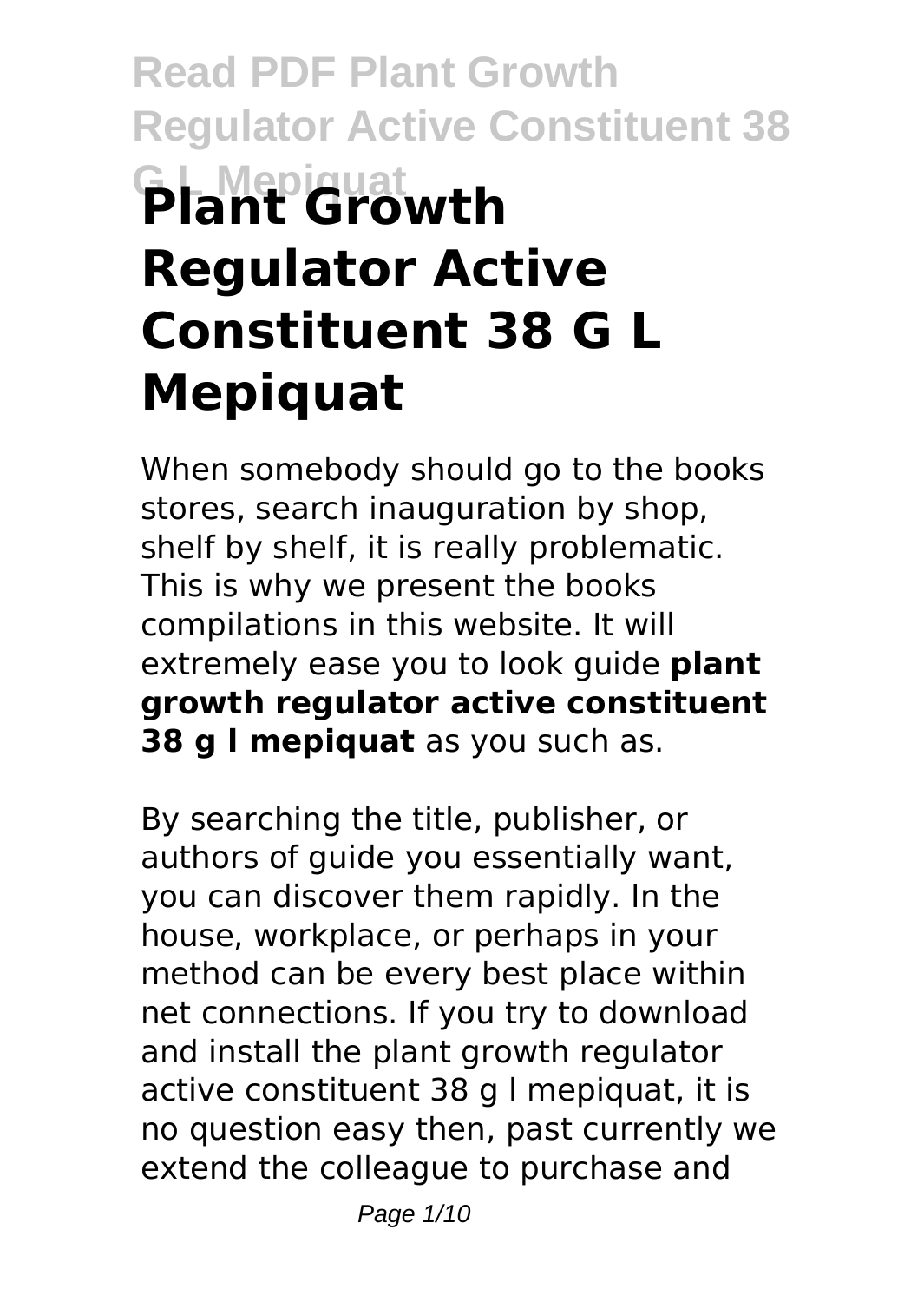**Read PDF Plant Growth Regulator Active Constituent 38 Greate bargains to download and install** plant growth regulator active constituent 38 g l mepiquat suitably simple!

Now that you have a bunch of ebooks waiting to be read, you'll want to build your own ebook library in the cloud. Or if you're ready to purchase a dedicated ebook reader, check out our comparison of Nook versus Kindle before you decide.

# **Plant Growth Regulator Active Constituent**

Plant Growth Regulator ACTIVE CONSTITUENT: 38 g/L MEPIQUAT (present as the chloride) For the management of fruiting and vegetative growth in cotton. READ COMPLETE DIRECTIONS FOR USE BEFORE USING THIS PRODUCT.

# **Plant Growth Regulator ACTIVE CONSTITUENT: 38 g/L MEPIQUAT ...**

Payback is a systemic growth regulator that reduces internode lengths of new shoots and causes earlier formation of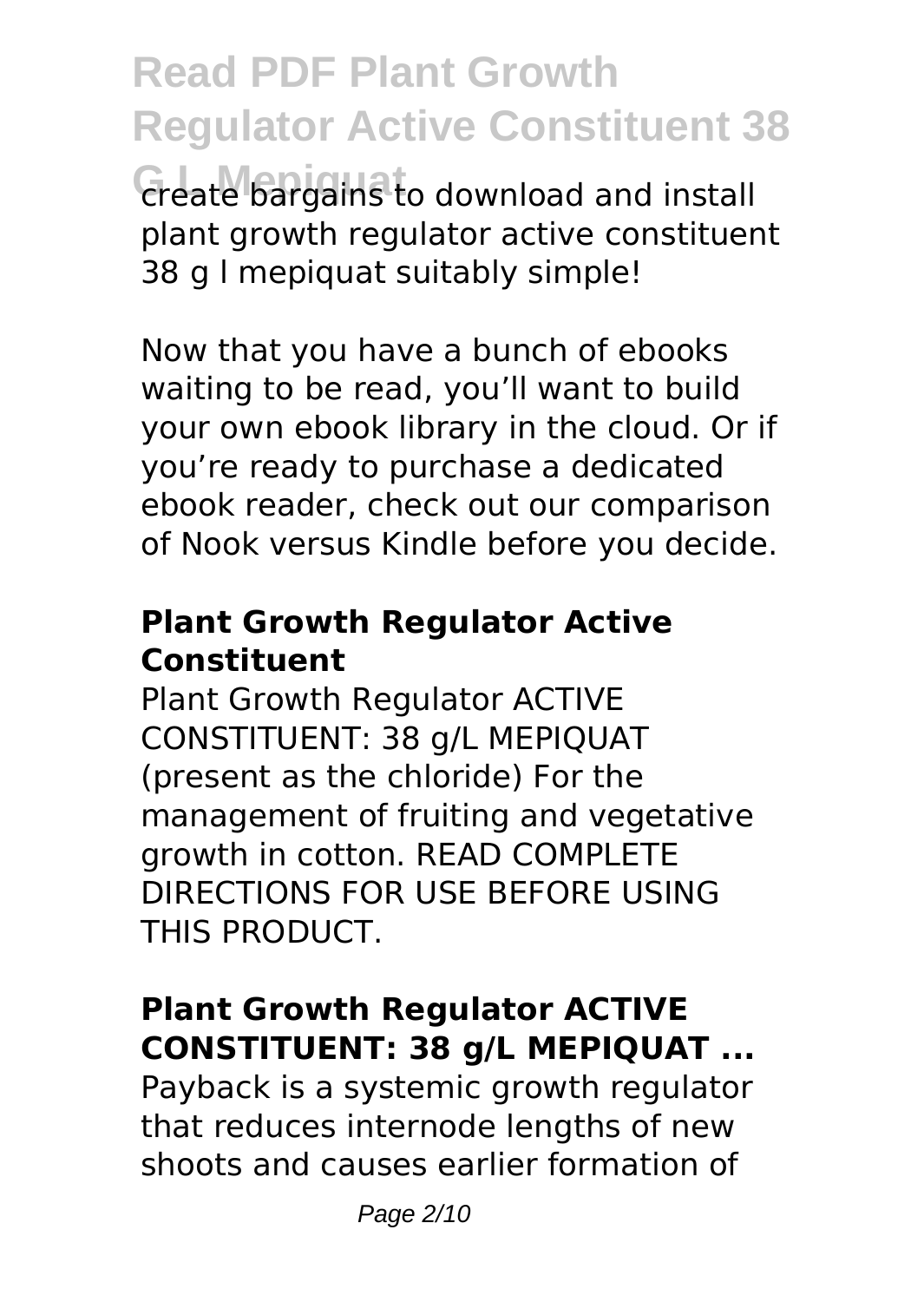**Read PDF Plant Growth Regulator Active Constituent 38** terminal buds and controls plant height in a range of ornamental plants. Use of Payback should begin only when trees are nearing their optimum size.

# **Plant Growth Regulator - Nufarm**

Ryzup SG Plant Growth Regulator Version: 07 Mar 2012 Label Page READ SAFETY DIRECTIONS BEFORE OPENING OR USING RYZUP® SG PLANT GROWTH REGULATOR SOLUBLE GRANULE ACTIVE CONSTITUENT: 400 g/kg GIBBERELLIC ACID For foliar spray application to stimulate production of winter dormant grass-dominant pastures for high

# **PLANT GROWTH REGULATOR SOLUBLE GRANULE ACTIVE CONSTITUENT ...**

Plant Growth Regulator ACTIVE CONSTITUENT: 4 g/L PACLOBUTRAZOL For growth control of container grown ornamentals only as per directions for use. IMPORTANT: READ THE ATTACHED LEAFLET BEFORE USE CONTENTS : 1 LITRE Crop Care Australasia Pty Ltd, 77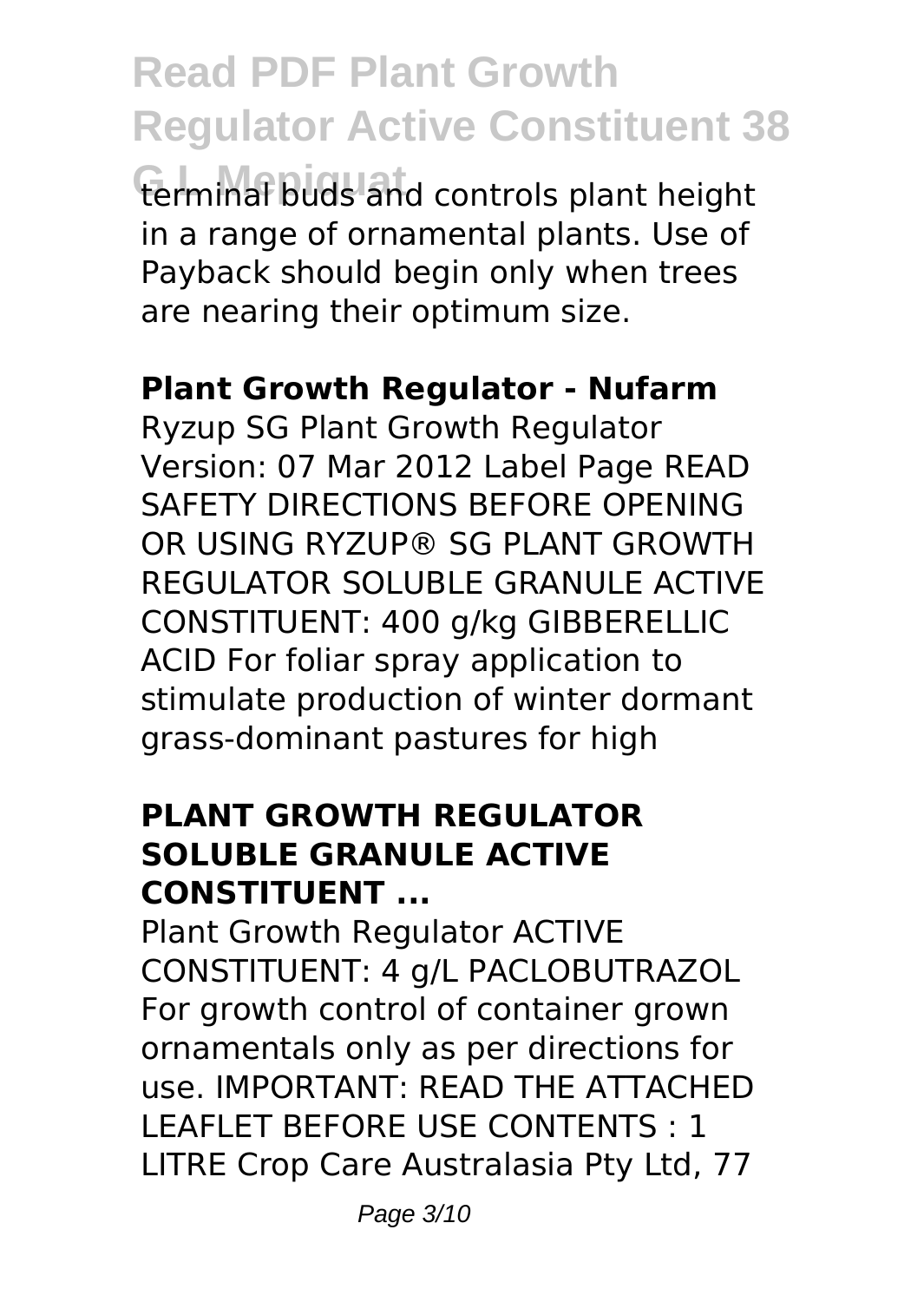**Read PDF Plant Growth Regulator Active Constituent 38 G L Mepiquat** Tingira Street, Pinkenba Qld 4008 TM

# **Plant Growth Regulator - Pest Genie**

ACTIVE CONSTITUENT: 100 g/L GIBBERELLIC ACID For foliar spray application to certain varieties of Grapes, Citrus and Prunes to promote desirable harvest effects as specified in the Directions for Use. IMPORTANT: Read this booklet before use. Festival 100 PLANT GROWTH REGULATOR APPARENT PTY LTD A.C.N. 143 724 136

#### **ACTIVE CONSTITUENT: 100 g/L GIBBERELLIC ACID blank page**

2.4.5 Carbon Nanotubes as Plant Growth Regulators Phytohormones or plant growth regulators play a significant role in the growth, development, and distribution of essential nutrients in plant systems, but the fluctuating environmental conditions force the employment of several hormonal modifications in plants to adapt to the changing environment.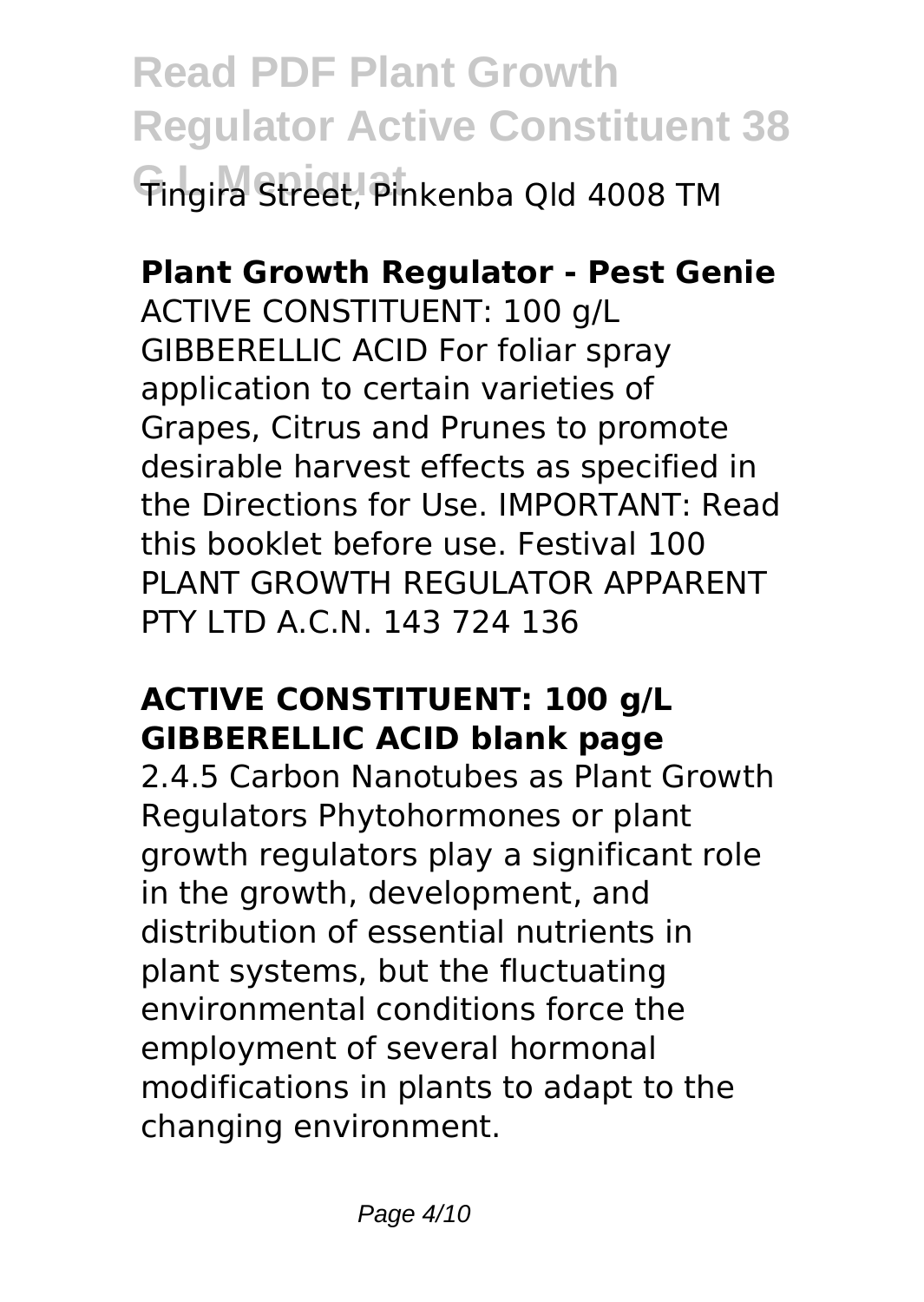# **Read PDF Plant Growth Regulator Active Constituent 38**

**G L Mepiquat Plant Growth Regulator - an overview | ScienceDirect Topics** Plant Growth Regulators. Plants require light, water, oxygen, minerals and other nutrients for their growth and development. Apart from these external requirements, plants also depend on certain organic compounds to signal, regulate and control the growth of plants. These are collectively called as Plant Growth Regulators or Plant Growth Hormones.

#### **Plant Growth Regulators - Types & its Role in Plant Growth**

Methods With the sweet potato (Ipomoea batatas L.) as our model, we investigated the exogenous effects of three plant-growth regulators methyl jasmonate (MeJA), salicylic acid (SA), and abscisic acid (ABA) on major phytochemicals in relation to phenylalanine ammonia lyase (PAL) activity.

# **Plant-growth regulators alter**

Page 5/10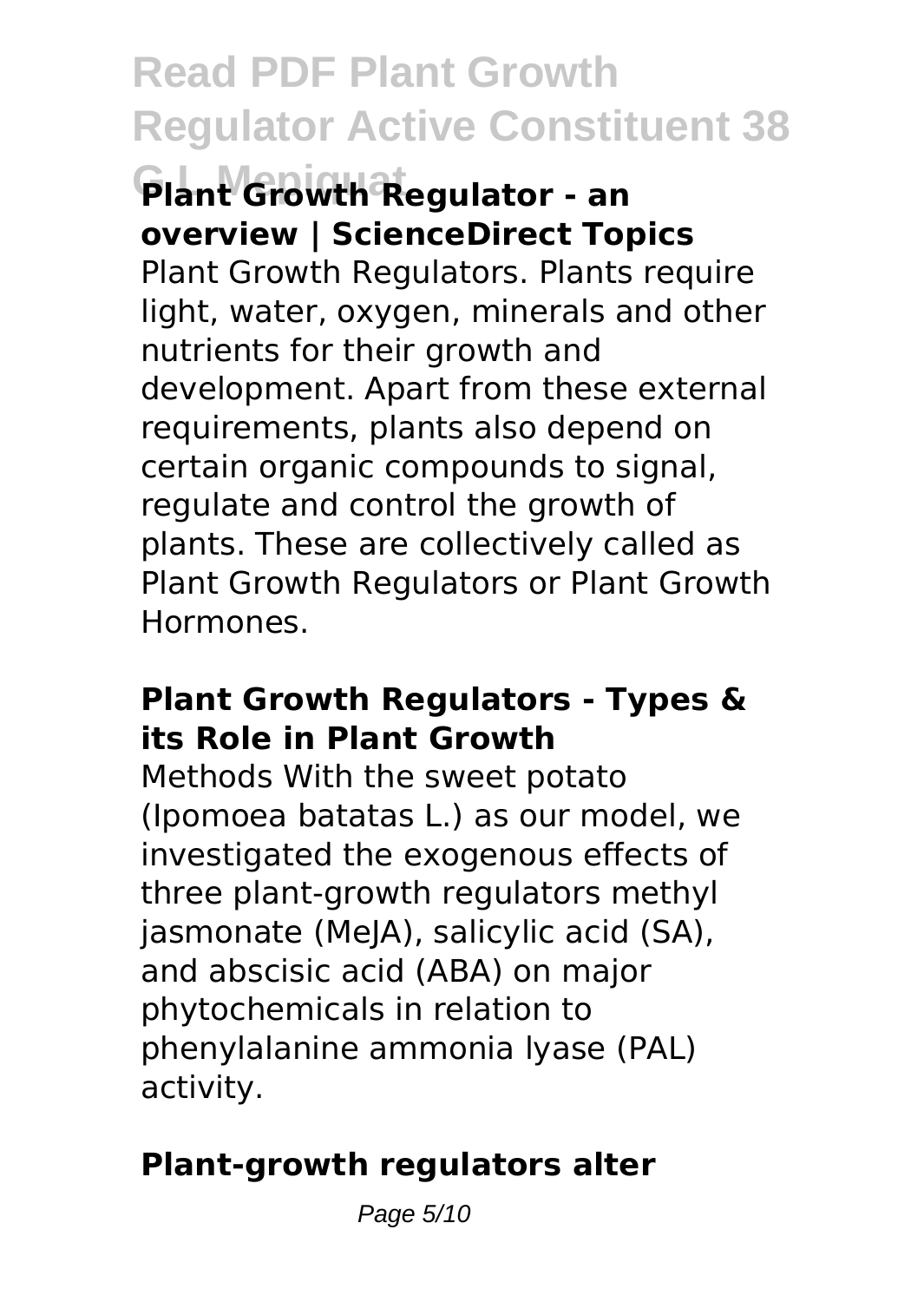**Read PDF Plant Growth Regulator Active Constituent 38**

**G L Mepiquat phytochemical constituents ...** REGALIS® PLUS PLANT GROWTH REGULATOR Leaflet CAUTION KEEP OUT OF REACH OF CHILDREN READ SAFETY DIRECTIONS BEFORE OPENING OR USING REGALIS PLUS PLANT GROWTH REGULATOR ACTIVE CONSTITUENT: 100 g/kg PROHEXADIONE-CALCIUM For the reduction of shoot growth in apples and cherries, as specified in the DIRECTIONS FOR USE table.

#### **REGALIS PLUS PLANT GROWTH REGULATOR - BASF**

FIFRA defines plant growth regulators as substances intended to accelerate or retard the growth of plants. Among other things, substances considered to be plant regulators may include hormone additives intended to stimulate plant root growth or fruiting, such as gibberellins, auxins, and cytokinins derived from seaweed.

#### **When Is Plant Food a Pesticide Pesticide Claims and Plant ...**

Page 6/10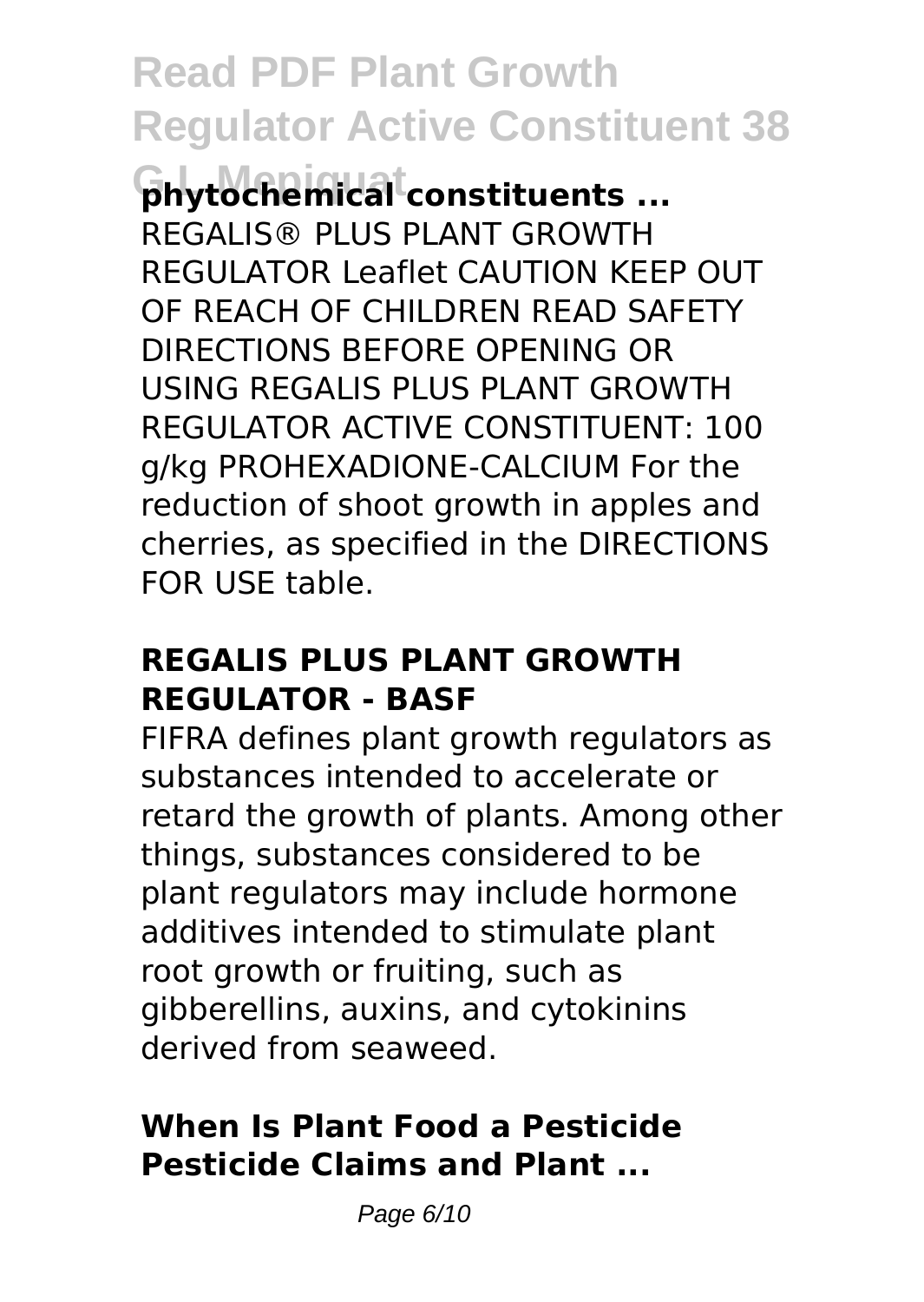**Read PDF Plant Growth Regulator Active Constituent 38 Triacontanol (TRIA) is a natural plant** growth regulator found in epicuticular waxes. It is used to enhance the crop production in millions of hectares, particularly in Asia.

#### **Triacontanol: a potent plant growth regulator in ...**

Simply put, plant growth regulators (also known as growth regulators or plant hormones) are chemicals used to alter the growth of a plant or plant part. Hormones are substances naturally produced by plants that control normal plant functions, such as root growth, fruit set and drop, growth and other development processes.

#### **PI-102/PI139: Plant Growth Regulators**

Astro 250 EC Growth Regulator is a quality formulation of 250g/L trinexapacethyl. For the reduction of leaf and stem growth of grass species and as an aid in turf management. Astro 250 EC Growth Regulator is an efficient and versatile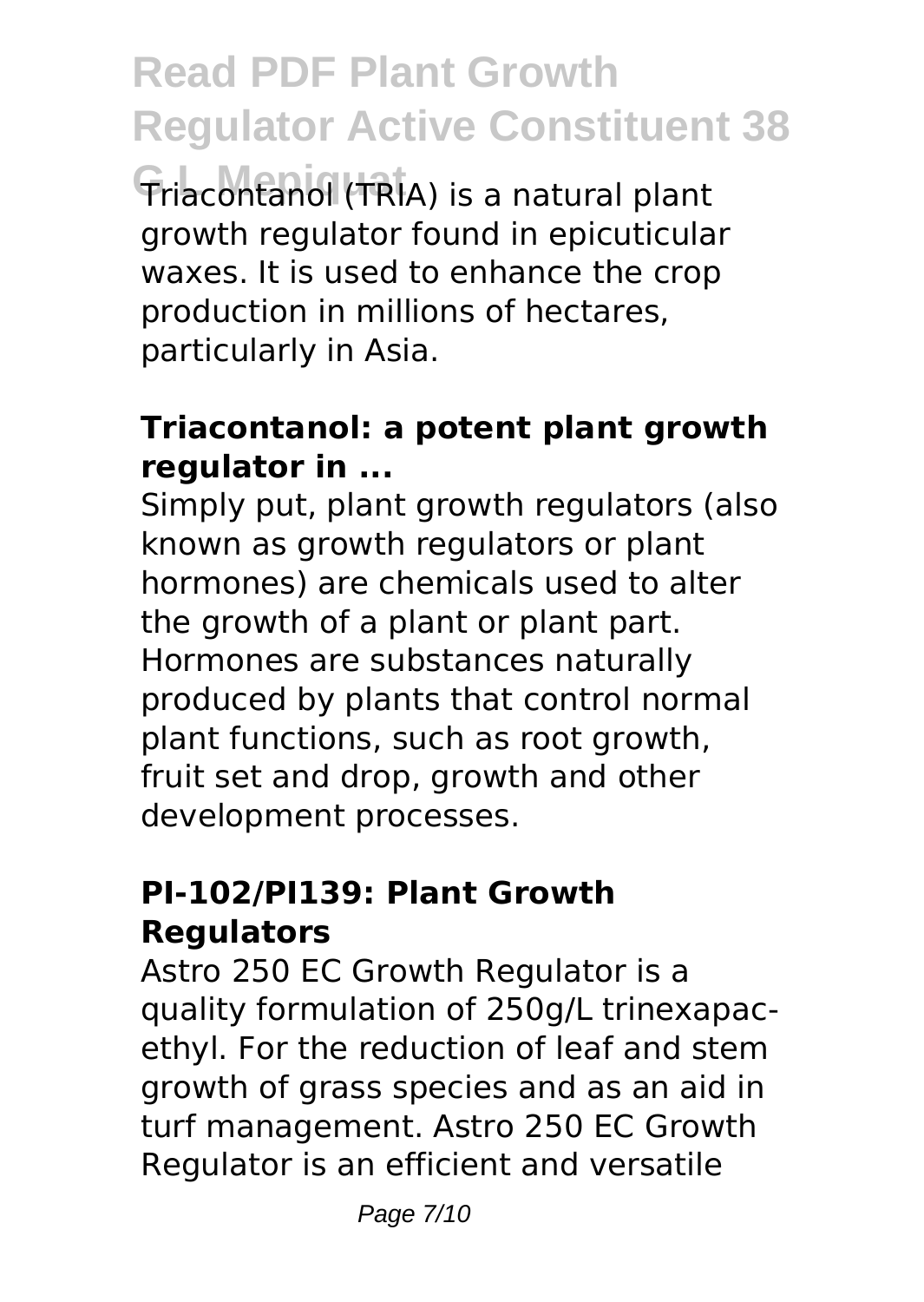**Read PDF Plant Growth Regulator Active Constituent 38** turf management tool that maximizes

turf quality, pre-conditions for stress prevention, and optimises resources.

# **Astro 250 EC Growth Regulator by Turf Culture**

Plant growth regulators slow the growth of plants, reducing the need to trim, cut or maintain the plants. Used on plants and lawns, growth regulators can also slow the growth of suckers and other unwanted plants in the yard.

#### **Plant Growth Regulators for Lawn & Garden**

Plant Growth Regulators can be of a diverse chemical composition such as gases (ethylene), terpenes (gibberellic acid) or carotenoid derivates (abscisic acid). They are also referred to as plant growth substances, phytohormones or plant hormones. Based on their action, they are broadly classified as follows:

# **Plant Growth Regulators: Auxins, Gibberellins, Abscisic ...**

Page 8/10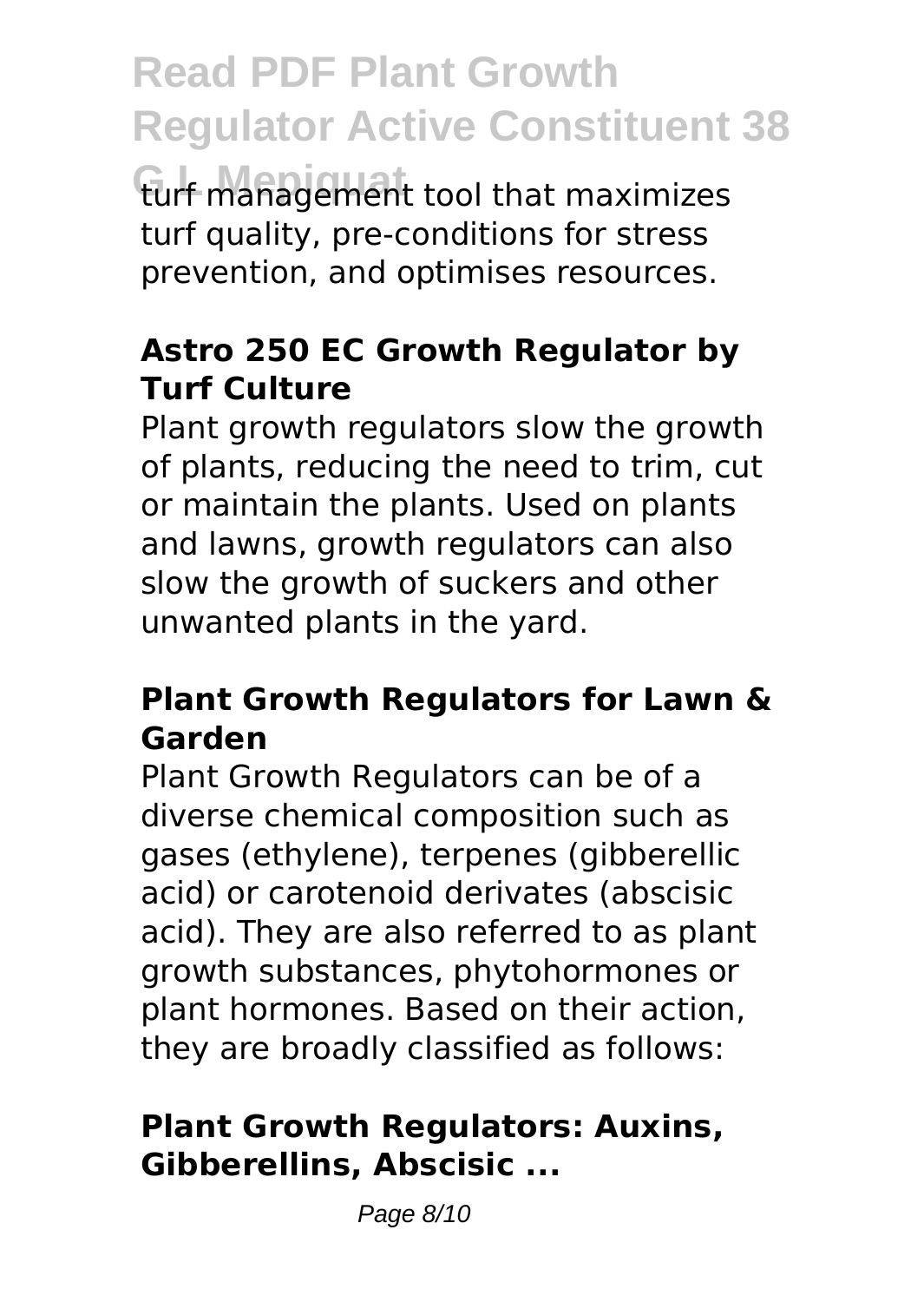# **Read PDF Plant Growth Regulator Active Constituent 38**

Astro 120 ME Growth Regulator is an efficient and versatile turf management tool that maximizes turf quality, preconditions for stress prevention, and optimises resources. For the regulation of leaf and stem growth of grass species and as an aid in turf management, as per the Directions for Use .

#### **Astro 120 ME Growth Regulator by Turf Culture**

However, it's important to realize that the active constituent is not the same thing as the whole plant. In fact, sometimes the effect of the active constituent on its own is quite different from using the whole plant as it grows naturally. For example, salicin is the active constituent found in willow bark, which has various uses in herbalism.

# **Plant Constituents and Actions in a Herbal Materia Medica ...**

Plant growth regulators consist of a large group of naturally occurring or synthetically produced organic